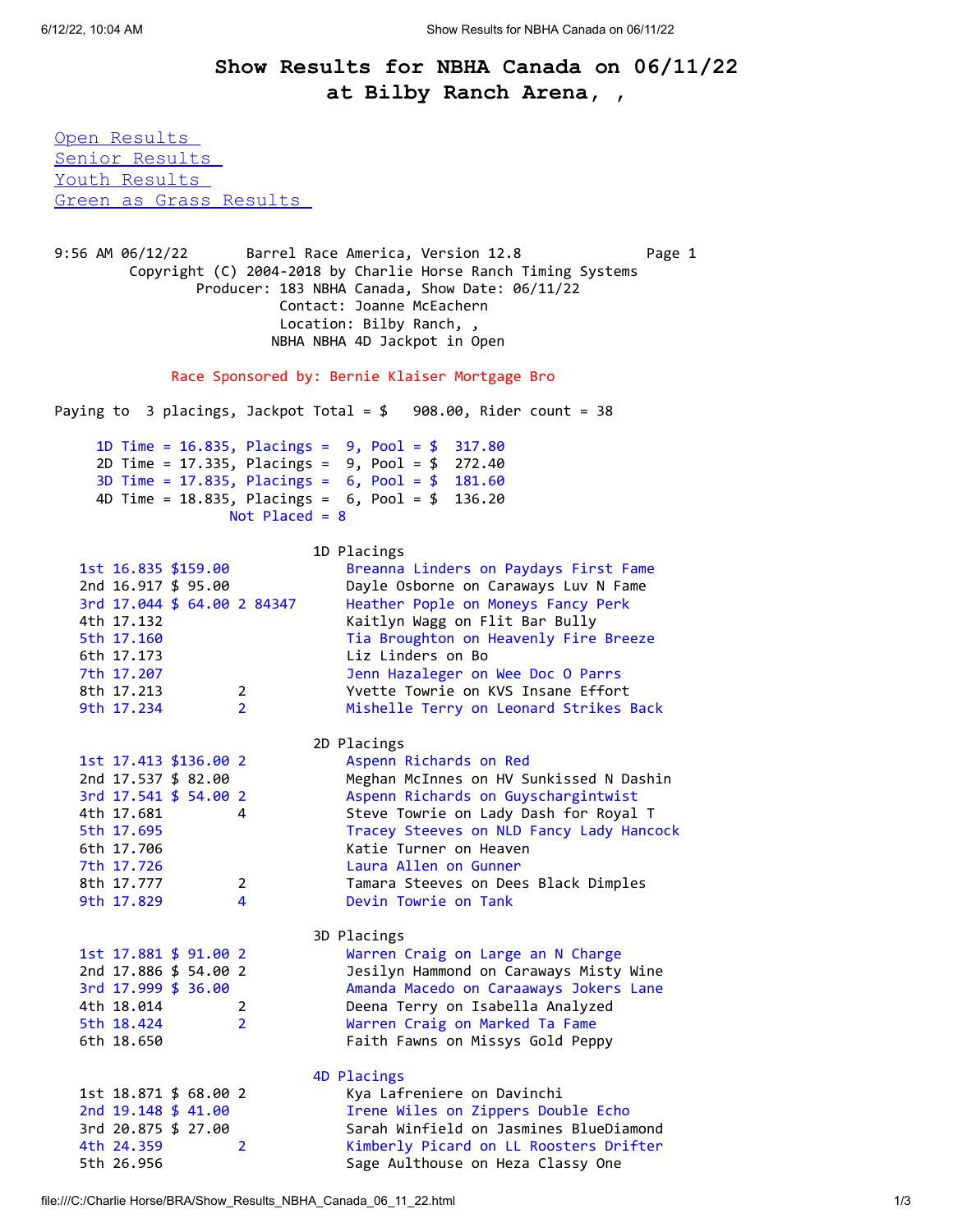<span id="page-1-0"></span>

| 9:56 AM 06/12/22                                                                                                                                  | Barrel Race America, Version 12.8<br>NBHA NBHA 4D Jackpot in Open                                                                                                                                                                                                                                                                                 | Page 2 |
|---------------------------------------------------------------------------------------------------------------------------------------------------|---------------------------------------------------------------------------------------------------------------------------------------------------------------------------------------------------------------------------------------------------------------------------------------------------------------------------------------------------|--------|
| Race Sponsored by: Bernie Klaiser Mortgage Bro                                                                                                    |                                                                                                                                                                                                                                                                                                                                                   |        |
| 6th 29.288<br>N/T<br>417.172<br>N/T<br>417,493<br>N/T<br>417.575<br>$N/T$ 418.208<br>$N/T$ 418.223<br>N/T 422.774<br>N/T 426.000<br>$N/T$ 445.572 | Amanda Myers on Two Step N To Texas<br>Isla Dobbins on MYS Candy Kiss<br>Natalie Waters on Tonka<br>Faith Fawns on Catting Time<br>Kyla Pearson on GL Ray Charles<br>Kendall Cohoon on Chic Sailing on Royalty<br>$2^{\sim}$<br>Rachel Cameron on Peppys Little D Bar<br>Sage Aulthouse on Abslutely Foxy<br>Kaitlyn Wagg on Bullys Special Issue |        |
| 9:56 AM 06/12/22                                                                                                                                  | Barrel Race America, Version 12.8<br>NBHA NBHA 3D Jackpot in Senior                                                                                                                                                                                                                                                                               | Page 1 |
| Race Sponsored by: Bernie Klaiser Mortgage Bro                                                                                                    |                                                                                                                                                                                                                                                                                                                                                   |        |
| Paying to 1 placings, Jackpot Total = $$$ 74.00, Rider count = 3                                                                                  |                                                                                                                                                                                                                                                                                                                                                   |        |
|                                                                                                                                                   | 1D Time = 17.695, Placings = $3$ , Pool = \$<br>74.00<br>2D Time = $18.695$ , Placings = $0$ , Pool = \$ 0.00<br>3D Time = 19.695, Placings = $0, Pool = $ 0.00$                                                                                                                                                                                  |        |
| 1st 17.695 \$ 74.00<br>2nd 17.881<br>$\overline{2}$<br>3rd 18.424                                                                                 | 1D Placings<br>Tracey Steeves on NLD Fancy Lady Hancock<br>Warren Craig on Large an N Charge<br>$2^{\circ}$<br>Warren Craig on Marked Ta Fame                                                                                                                                                                                                     |        |
| 9:56 AM 06/12/22                                                                                                                                  | Barrel Race America, Version 12.8<br>NBHA NBHA 4D Jackpot in Youth                                                                                                                                                                                                                                                                                | Page 1 |
| Race Sponsored by: Bernie Klaiser Mortgage Bro                                                                                                    |                                                                                                                                                                                                                                                                                                                                                   |        |
| Paying to 2 placings, Jackpot Total = $$$<br>$214.40$ , Rider count = 11                                                                          |                                                                                                                                                                                                                                                                                                                                                   |        |
|                                                                                                                                                   | 1D Time = $17.132$ , Placings = $1$ , Pool = \$<br>75.04<br>2D Time = $17.632$ , Placings = $1$ , Pool = \$<br>64.32<br>3D Time = $18.132$ , Placings = $2$ , Pool = \$<br>42.88<br>4D Time = $19.132$ , Placings = $1$ , Pool = \$<br>32.16<br>Not Placed = $6$                                                                                  |        |
| 1st 17.132 \$ 75.00                                                                                                                               | 1D Placings<br>Kaitlyn Wagg on Flit Bar Bully                                                                                                                                                                                                                                                                                                     |        |
| 1st 17.829 \$ 64.00 4                                                                                                                             | 2D Placings<br>Devin Towrie on Tank                                                                                                                                                                                                                                                                                                               |        |
| 1st 18.550 \$ 26.00<br>2nd 18.871 \$ 17.00 2                                                                                                      | 3D Placings<br>Katie Turner on Heaven<br>Kya Lafreniere on Davinchi                                                                                                                                                                                                                                                                               |        |
| 1st 28.099 \$ 32.00<br>N/T<br>416.656<br>N/T<br>417.430<br>N/T<br>417.575<br>$N/T$ 418.223<br>N/T<br>419.510                                      | 4D Placings<br>Faith Fawns on Missys Gold Peppy<br>Breanna Linders on Paydays First Fame<br>Isla Dobbins on MYS Candy Kiss<br>Faith Fawns on Catting Time<br>Kendall Cohoon on Chic Sailing on Royalty<br>2<br>$\overline{2}$<br>Jesilyn Hammond on Caraways Misty Wine                                                                           |        |

<span id="page-1-1"></span>N/T 422.774 Rachel Cameron on Peppys Little D Bar